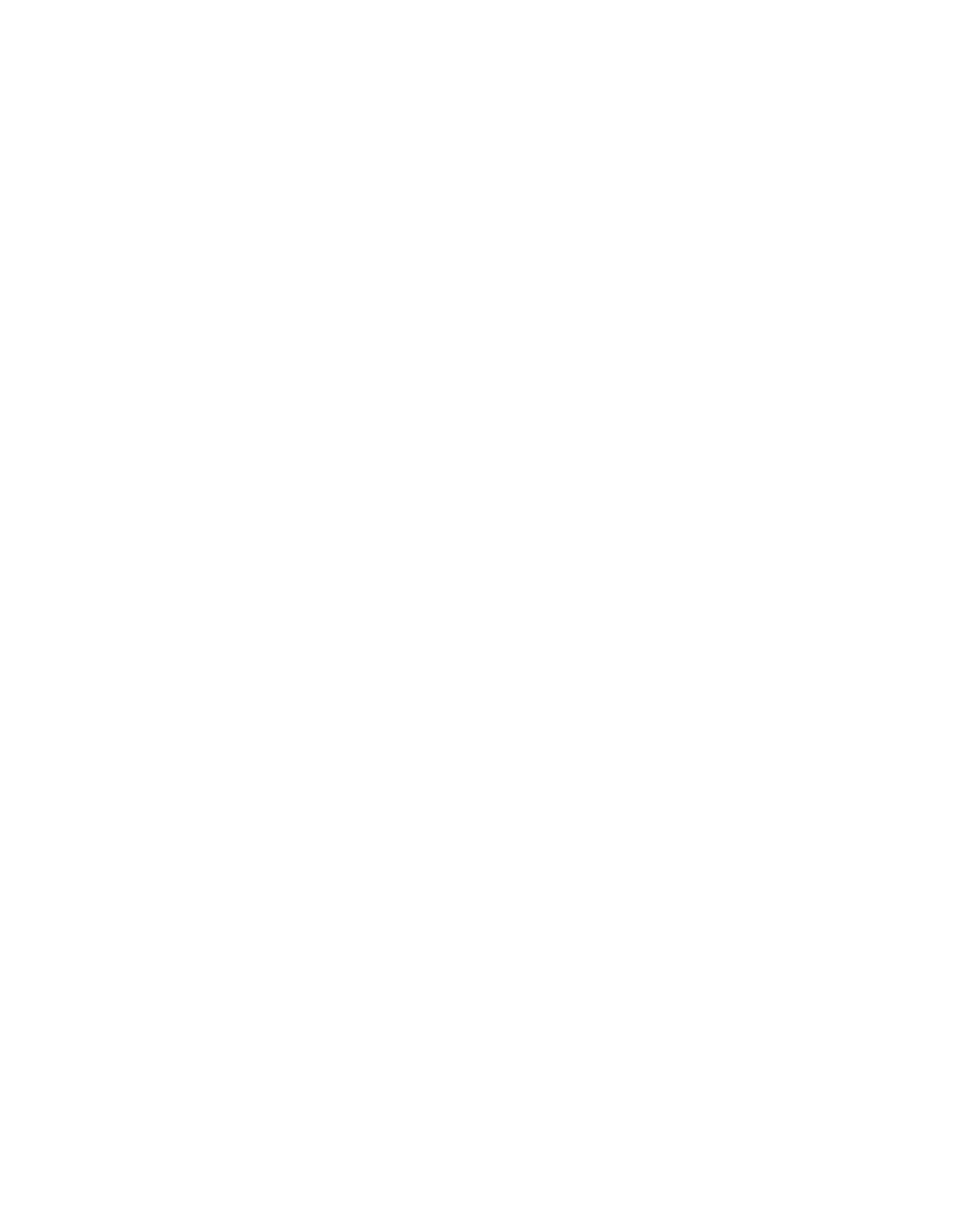350 °C. Waveguides were patterned using DUV lithography and HBr Reactive-ion etching, then covered with 1.5  $\mu$ m m thick silica. Waveguides of 475 nm width and 20 mm length were fabricated and light was coupled horizontally using lensed fibers.

On the other hand, SOI waveguides were also fabricated for comparison. These were processed from SOI wafers with 220 nm Si thickness, patterned with deep-UV lithography and covered with silica after the etching process. Their dimensions were  $445 \times 220$  nm for transverse-electric (TE) polarization and 485×220 nm for transverse-magnetic (TM) polarization. Total length was 25 mm and light was coupled through grating couplers.

Figure 1 shows scanning electron microscopy (SEM) micrographs of the facets. Propagation and coupling loss were measured by characterizing waveguides of different lengths (results are shown in Table 1).



Fig. 1. SEM images of the amorphous silicon (a), TM SOI (b) and TE SOI (c). Air bubbles visible in the SOI samples were generated during facet preparation with HF to increase SEM contrast.

### **3. Four-wave-mixing: Re**{γ}

Two continuous wave (cw) lasers were coupled to the waveguides, a pump beam with power  $P_P(0)$  and a weaker signal beam with power  $P_S(0)$ , generating an idler signal at the waveguide output  $P_i(L)$ . We measured the conversion efficiency as a function of the wavelength separation between pump and signal by using an optical spectrum analyzer (OSA) as shown in Fig. 2. Assuming that at these power levels (below 15 dBm) TPA is negligible, we can use Eq. (1) as in Ref. [8].

$$
P_i(L) = e^{-\alpha_0 L} (\eta Re{\{\gamma\}} P_P(0) L_{eff})^2 P_s(0)
$$
\n(1)

where  $\alpha_0$  is the propagation loss, *L* the waveguide total length, and  $L_{eff}$  the effective length, defined as  $[1 - \exp(-\alpha_0 L)]/\alpha_0$ 

Finally, the conversion efficiency  $\eta$  is given by [9, 10]:

$$
\eta^2 = \frac{\alpha_0^2}{\alpha_0^2 + \Delta \beta^2} \left( 1 + 4e^{-\alpha_0 L} \frac{\sin^2(L \Delta \beta / 2)}{1 - e^{-\alpha_0 L}} \right)
$$
(2)

where the phase mismatch for a detuning  $\Delta \lambda = \lambda_p - \lambda_s$  is

$$
\Delta \beta = \frac{2\pi c D_{\lambda}}{\lambda_p^2} \Delta \lambda^2 \tag{3}
$$

where  $D_{\lambda}$  is the chromatic dispersion parameter. One can relate the idler output to the signal output by rearranging Eq. (1) obtaining

$$
\frac{P_i(L)}{P_s(L)} = (\eta Re\{\gamma\} P_P(0) L_{eff})^2
$$
\n(4)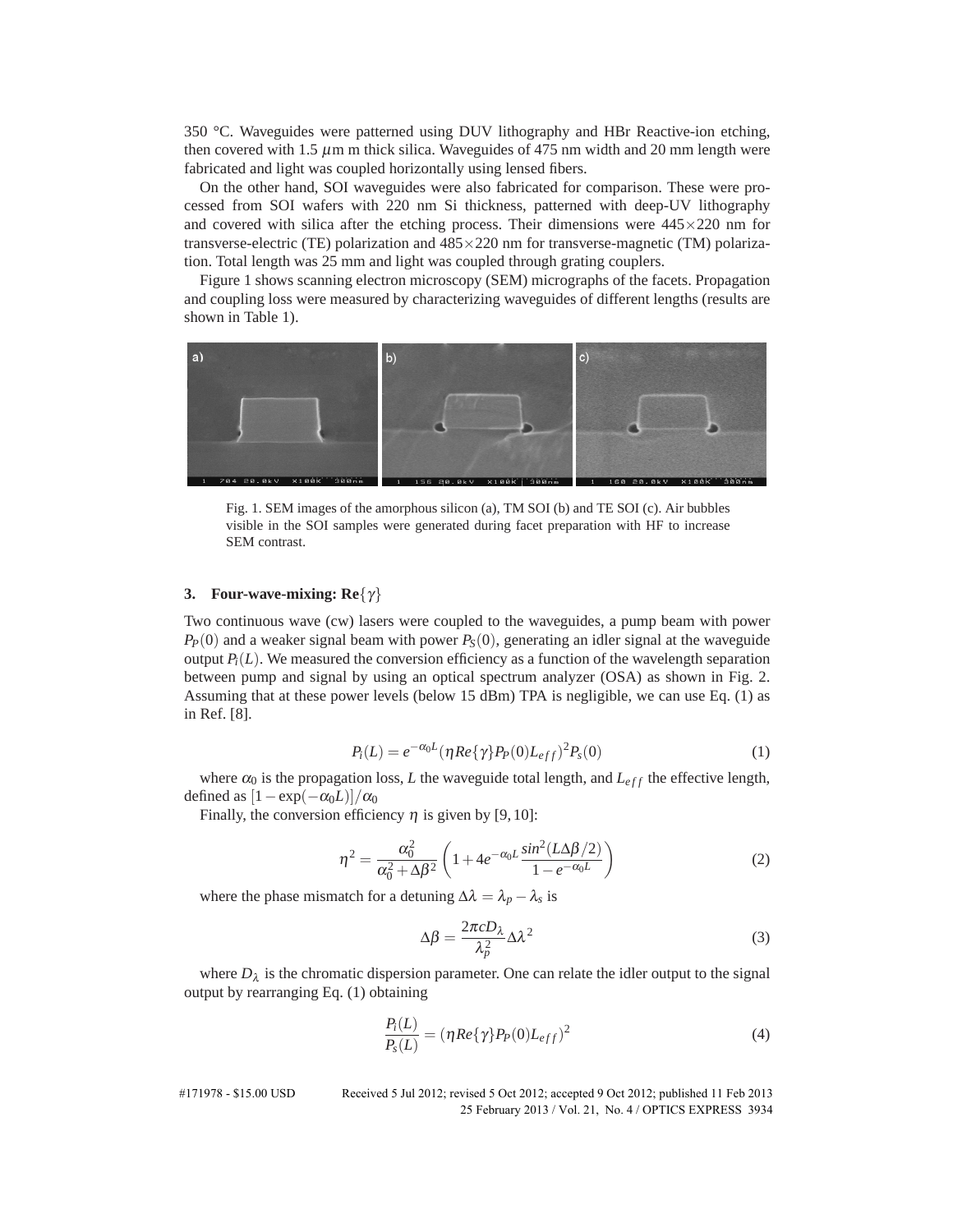which is the equation used for the calculation of  $Re\{\gamma\}$  and dispersion  $D_{\lambda}$  from the OSA spectra. Results are shown in Fig. 3 and parameters of the fit are shown in Table 1. The sign of the dispersion cannot be extracted from this method, but knowing the waveguide geometry, we calculated the dispersion of the waveguides using Finite Elements simulations. We found a good fit with the numeric results shown in Table 1 within a 10% error, so this gave us the sign of dispersion. Dispersion of the SOI samples was also experimentally characterized with an interferometric setup obtaining a good agreement too [11].



Fig. 2. With 13 dBm pump power in waveguide a signal to idler conversion efficiency of -29.5 dB was measured in the FWM experiment.



Fig. 3. Four wave mixing conversion efficiency bandwidth. Pump power: 7.5 dBm (sample a), 14 dBm (sample b), 9 dBm (sample c). Dots are experimental points and the solid line is the fit to Eq. (4).

We also show in Fig. 4 the conversion efficiency for different input pump powers, where a slope very close to 2 was observed in all cases, confirming that the parametric conversion depends quadratically on the pump power.



Fig. 4. Four wave conversion efficiency versus pump power. Dots: experimental points, solid line: linear fit. The slope of the linear fit in dB represents the power of the conversion efficiency versus pump power, which is close to 2 in all cases.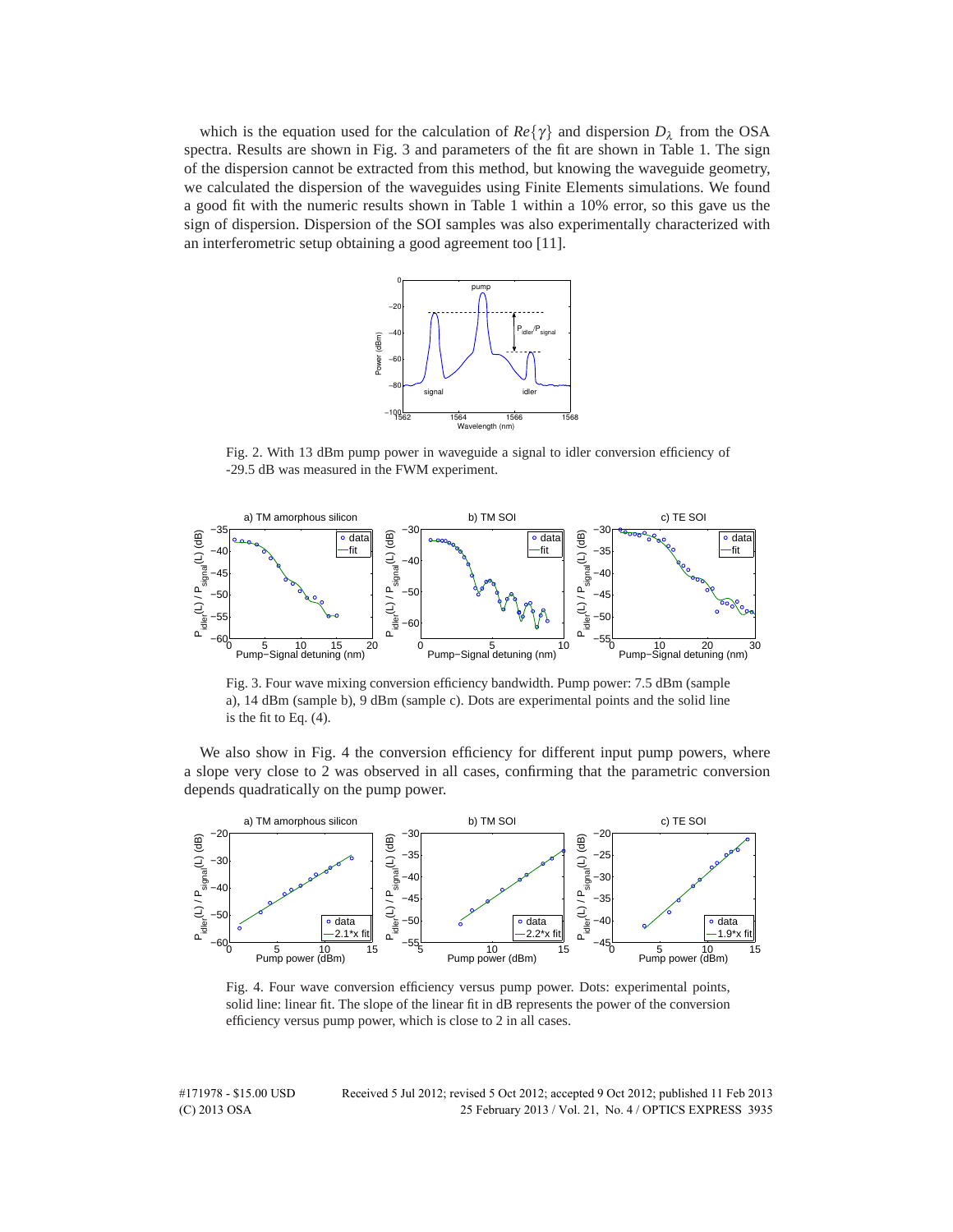### **4. Nonlinear loss measurements: Im**{γ}

Two-photon absorption is a well-known process in silicon waveguides. In a waveguide, we can consider it as the imaginary part of the gamma coefficient of the waveguide by using this differential equation:

$$
\frac{dP}{dz} = -\alpha_0 P(z) - 2|Im(\gamma)|P(z)^2 \tag{5}
$$

where P is the signal power through the waveguide,  $\alpha$  is the linear loss of the waveguide, and *Im*( $\gamma$ ) is the imaginary part of the  $\gamma$  coefficient (we use the absolute value because we want to stress its loss character in the equation with a negative sign).

The solution of the differential equation shown in Eq. (5) after a distance *L* is given by:

$$
P(L) = \frac{e^{-\alpha_0 L}}{1 + 2|Im(\gamma)|L_{eff}P_0}P_0
$$
\n(6)

where  $P_0$  is the input power in the waveguide. Therefore the ratio between the transmission at low power  $(T_{LP} = e^{-\alpha_0 L})$  and the transmission at high power  $(T_{HP} = P(L)/P_0)$  represents only the nonlinear loss  $T_{NL}^{-1}$ :

$$
T_{NL}^{-1} = \frac{T_{LP}}{T_{HP}} = 1 + 2|Im(\gamma)|L_{eff}P_0
$$
\n(7)

which is a linear function on  $P_0$ . The slope of the curve can give us the two-photon absorption coefficient of our waveguide as in [8]. However, this equation is only valid for instantaneous transmission values. When a pulsed signal is sent, and the transmission is averaged over time, the measured transmission would be the integral of the output, which we can define as:

$$
\tilde{T} = \frac{\int P(t, L)dt}{\int P_0(t)dt}
$$
\n(8)

where  $\tilde{T}$  represent the averaged transmission of a pulsed signal with an input shape given by  $P_0(t)$ . With this definition, the ratio with the transmission at low power would be given by:

$$
\tilde{T}_{NL}^{-1} = \frac{\tilde{T}_{LP}}{\tilde{T}_{HP}} = \frac{\int P_0(t)dt}{\int \frac{P_0(t)}{1 + 2|Im(\gamma)|L_{eff}P_0(t)}dt}
$$
(9)

which depends on the actual pulse shape  $P_0(t)$  that is introduced. If the pulsed signal has a rectangular shape, one can use Eq. (7), but if the shape is different, the integral in Eq. (9) must be solved, as the result differs significantly. The reason for this variation is the fact that the flanks of the pulse are not affected as hardly by TPA as the peak. Therefore, the overall energy transmission is higher than for the case of cw excitation. For the particular case of a *sech*<sup>2</sup> shape, which corresponds to the output of our laser, the result of Eq. (9) is given by:

$$
\tilde{T}_{NL}^{-1} = \frac{\tilde{T}_{LP}}{\tilde{T}_{HP}}\bigg|_{sech^2 shape} = \frac{\sqrt{\delta}\sqrt{\delta+1}}{\ln(\sqrt{\delta}+\sqrt{\delta+1})} \text{ where } \delta = 2|Im(\gamma)|L_{eff}P_{0peak} \qquad (10)
$$

We measured this parameter with a power meter using a picosecond laser at a wavelength of 1539 nm and a variable attenuator. The results are shown in Fig. 5, where the curves were fitted to Eq. (10) in order to extract the  $Im(\gamma)$  parameter shown in Table 1.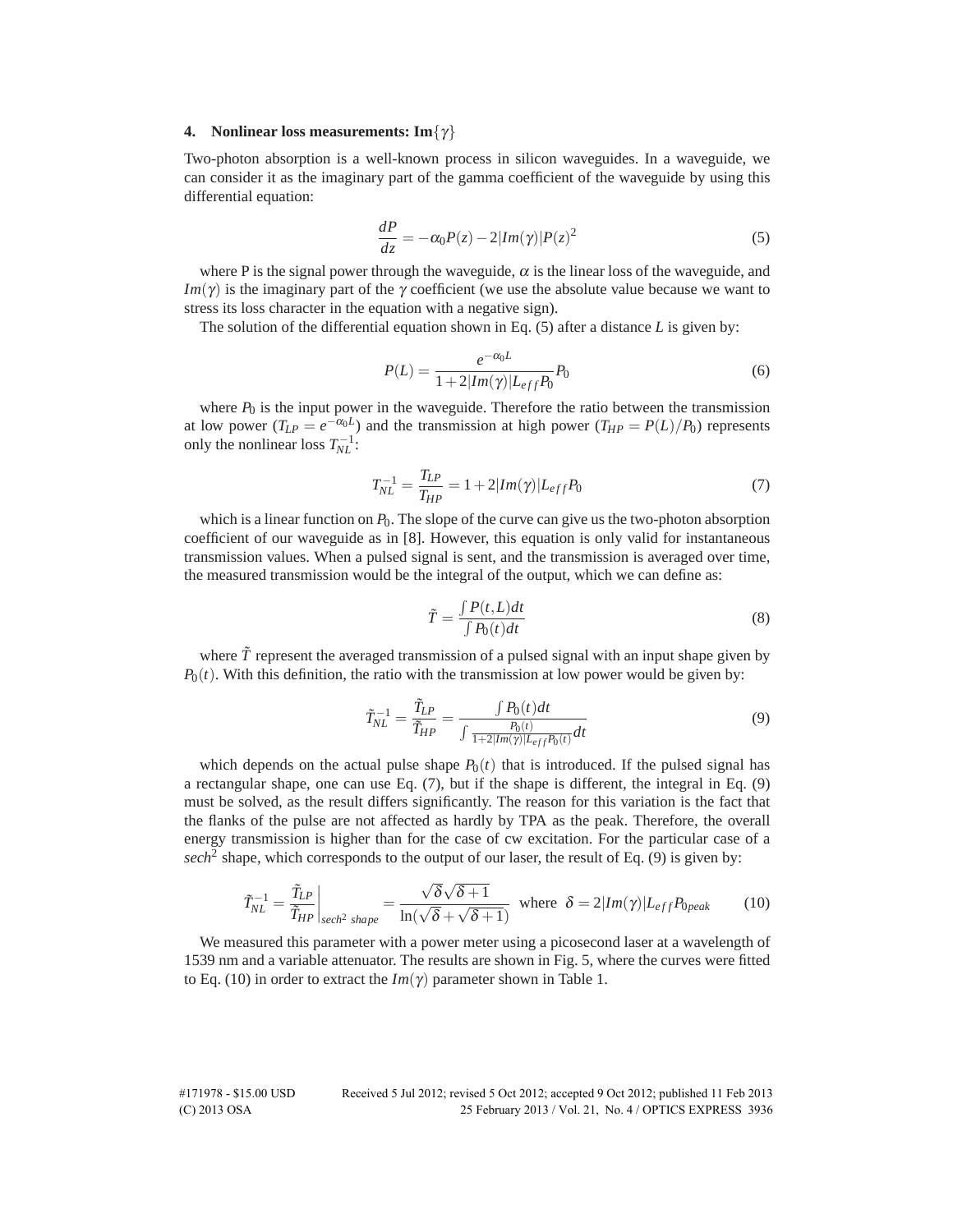

Fig. 5. Transmission versus waveguide peak power (note the difference in the y-scale among the three plots). Solid line shows the fit for *sech*<sup>2</sup> pulses using Eq. (10).

### **5. Time-resolved measurements and simulations**

We characterize the samples with a time-resolved phase-sensitive technique similar to the one described in [12]. The setup is shown in Fig. 6. In this technique, we divide a 1 ps laser pulse into three pulses, one of them intense (pump) and two identical weak ones (a reference and a probe). Then we combine the pump very close to the probe, changing their separation with a variable delay line. Finally the amplitude and phase of the probe is monitored as a function this delay by using a lock–in amplifier.



Fig. 6. Time resolved characterization setup. PD: photodiode, PC: polarization controller, AOM: acousto-optic modulator.

In Fig. 7 we observe both Kerr and carrier effect in the TM amorphous silicon compared to SOI TM and TE strip waveguides. They produce opposite phase shifts because Kerr produces an increase in refractive index ( $\Delta n > 0$ ) and carriers decrease it ( $\Delta n < 0$ ). The dynamics of each of these processes is also very different. During the pump pulse, an instantaneous phase change is due to Kerr effect, together with an amplitude decrease. This decrease is due to cross-absorption modulation (XAM), which consists of a two-photon absorption (TPA) process where one of the photons comes from the pump and the other one comes from the probe. Once the pump pulse is gone, in the SOI samples there is a phase response with opposite sign that remains for all the measurement range. This is due to the carrier plasma effect, also known as free-carrier dispersion (FCD).

The measurement of the amplitude attenuation due to XAM is affected by the artifact re-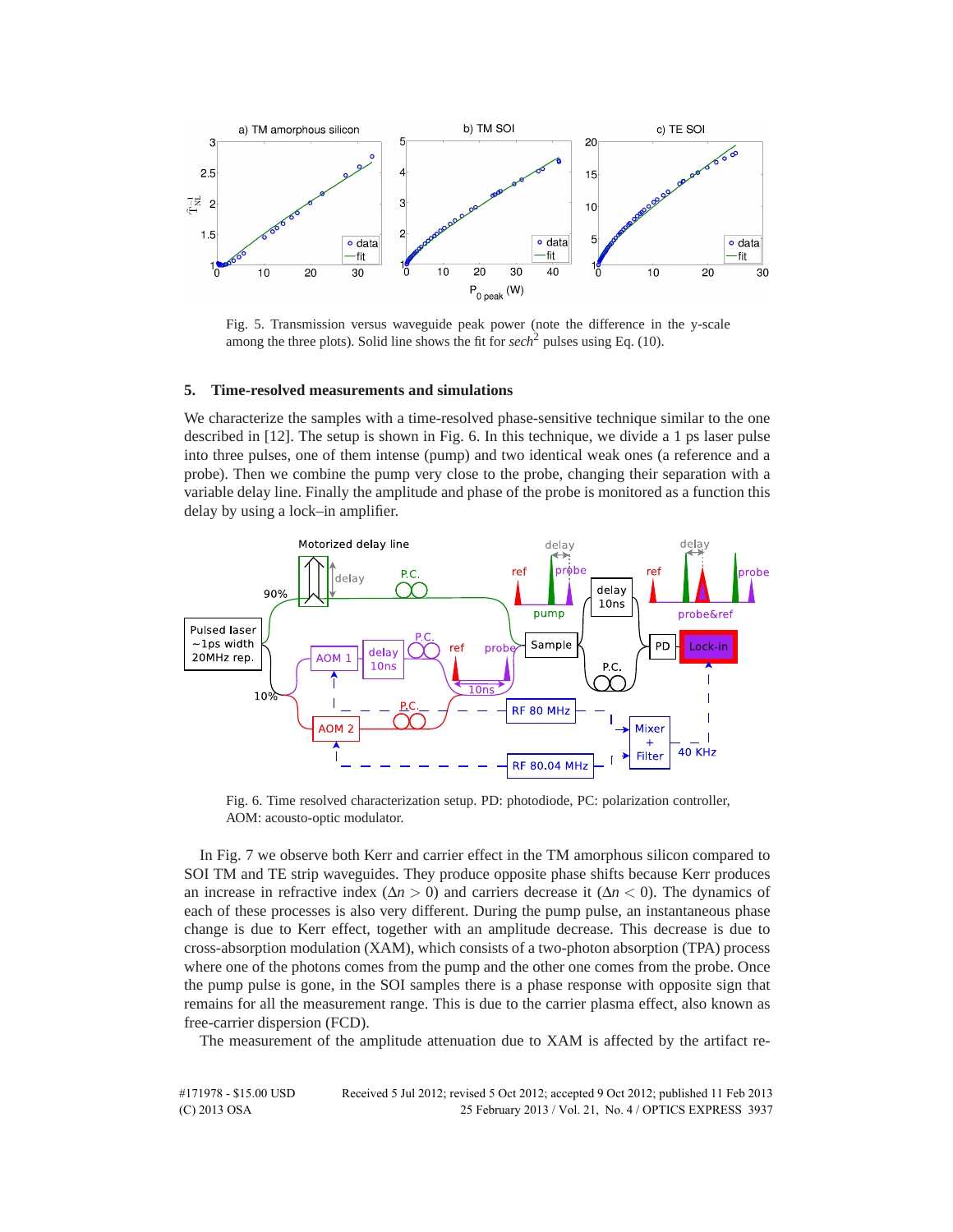ported in [8], where the abrupt phase changes create a frequency shift in the probe signal modifying the signal detected in the lock-in amplifier.



Fig. 7. Time resolved measurements for different peak powers in waveguide. (sample a) 0.8W (—), 0.4W (- -), 0.2W (· ·) (sample b) 6W (—), 3W (- -), 1.5W (· ·) (sample c) 3W (--), 1.5W (- -), 0.75W  $(\cdot \cdot)$ 

We used the nonlinear Schrödinger equation to simulate the propagation of pump and probe pulses in optical waveguides, neglecting the Raman term, the self-steepening term and considering dispersion up to the second order [13]. Solving the equation with the symmetrized split-step Fourier method as in [14, 15], we cross-check simulations with experimental measurements in Figure 8. The output of the simulation is the envelope of the pump, probe and reference pulses, so in order to extract the output of the lock-in amplifier we calculated the overlap integral of the probe and reference pulses:

$$
|T_A|e^{j\phi} = \frac{\int E_{\text{ref}}(\tau)E_{\text{probe}}^*(\tau) d\tau}{\int |E_{\text{ref}}(\tau)|^2 d\tau}
$$
(11)

where  $T_A$  and  $\phi$  are respectively the transmitted amplitude and phase measured in the lock–in amplifier.

#### **6. Results**

Table 1 shows all the numeric results of this work. First, it is worth noting that the TM SOI sample is weakly confined in the vertical direction because the thickness is 220 nm, while confinement of the TM a-Si sample was considerably better, as the thickness was 250 nm. This is the reason why both real and imaginary parts of  $\gamma$  are much higher for TE SOI than for the TM SOI. A similar behavior was reported in Ref. [8]. The FOM of the TM SOI (0.69) is also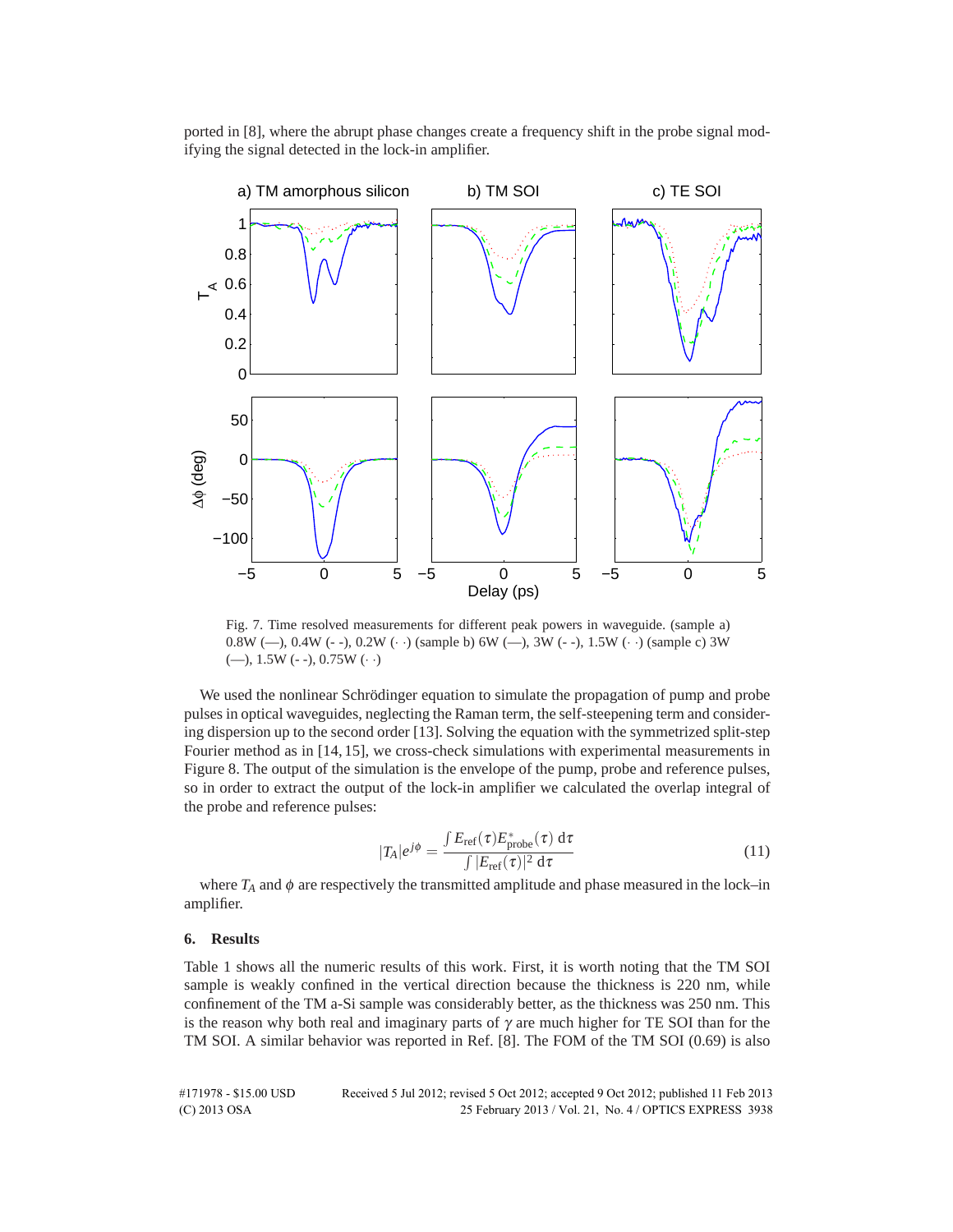

Fig. 8. Time resolved measurements (- -) and simulations (—) for 0.4W (sample a), 3W (sample b) and 1.5W (sample c) peak power in waveguide.

higher than the TE SOI (0.43) and higher than bulk silicon FOM (0.32) because there is more energy going through the silica cladding than for the TE SOI. On the other hand, the TM a-Si sample has a similar  $Re\{\gamma\}$  than the TE SOI, but much lower  $Im\{\gamma\}$ , making the FOM several times higher. The explanation of this, as claimed in the literature [5, 7], is the fact that a-Si has a higher band-gap, which makes TPA lower while keeping a similar Kerr coefficient. The measured nonlinear coefficient *n*<sub>2</sub> in a-Si was 17.5 · 10<sup>-5</sup>cm<sup>2</sup>/GW which is 4.6 times higher than in the TM crystalline silicon SOI sample  $(3.8 \cdot 10^{-5} \text{cm}^2/\text{GW})$  while the  $\beta_{TPA}$  was 1.5 times lower (0.23 in the a-Si versus 0.35 cm*/*GW). Regarding the stability, we did not observe any degradation neither in the FWM conversion efficiency nor any change in the losses when using the pulsed laser at maximum power after one hour of operation, which means that the material is more stable than the one reported in Ref. [7], which degraded significantly after few minutes of exposure. The reason for this is probably differences in the fabrication conditions, and this is a topic under investigation but out of the scope of this work.

Time-resolved measurements show that the a-Si waveguide not only has a low TPA but also that free carriers have a negligible role. This is clear from Fig. 7 where the phase curve does not have any slow component associated to the free carrier contribution. On the contrary, the response of strip waveguides shows a long tail with  $\Delta n < 0$  for delay times longer than 1 ns. This is confirmed by the FCD parameter  $(\sigma_n)$ , defined in [14] and shown in Table 1. This feature would considerably reduce the undesired patterning effects when modulating a real bit pattern.

Finally, the FOM reported in this work is also higher than the one shown in Refs. [8, 18] which was based on a hybrid waveguide with a nonlinear organic polymer in a slot configuration, yielding a FOM of 2.19. It is worth pointing out that amorphous Si is a more suitable